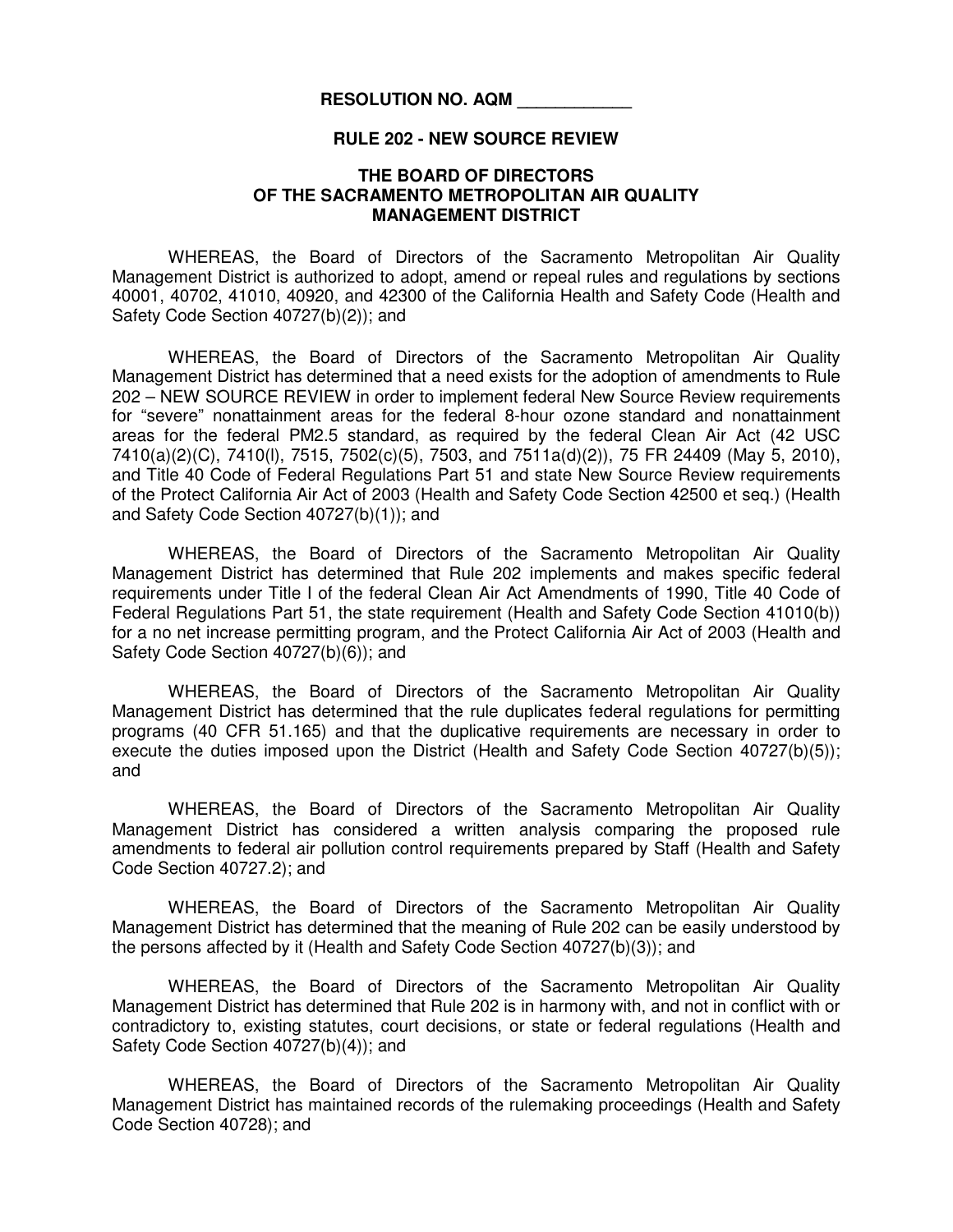Board Resolution Rule 202, New Source Review October 28, 2010, Page 2

WHEREAS, the Board of Directors of the Sacramento Metropolitan Air Quality Management District held a duly noticed public hearing on October 28, 2010 and considered public comments on the proposed amendments to the rule (Health and Safety Code Sections 40725 and 40726); and

WHEREAS, the Board of Directors of the Sacramento Metropolitan Air Quality Management District has considered the socioeconomic impacts of the rule amendments (Health and Safety Code Section 40728.5); and

WHEREAS, although the District has coordinated this rulemaking effort with U.S. EPA, that agency may nonetheless disapprove the rule or require additional changes that may alter business compliance requirements or methods of compliance; and

WHEREAS, the California Environmental Quality Act (CEQA), under Section 15308 of the State CEQA Guidelines, exempts actions by a regulatory agency for the protection of the environment; and Section 15061(b)(3) of the State CEQA Guidelines exempts actions that can be seen with certainty that there is no possibility that such actions may have a significant adverse effect on the environment.

NOW, THEREFORE, BE IT RESOLVED THAT the amendment of Rule 202 is exempt from the provisions of CEQA; and

BE IT FURTHER RESOLVED THAT the Board of Directors of the Sacramento Metropolitan Air Quality Management District approves and adopts the proposed amendment of Rule 202 – NEW SOURCE REVIEW; and.

BE IT ORDERED that the amendments to Rule 202 – NEW SOURCE REVIEW are not effective until the day of the U.S. Environmental Protection Agency final action approving Rule 214 – FEDERAL NEW SOURCE REVIEW.